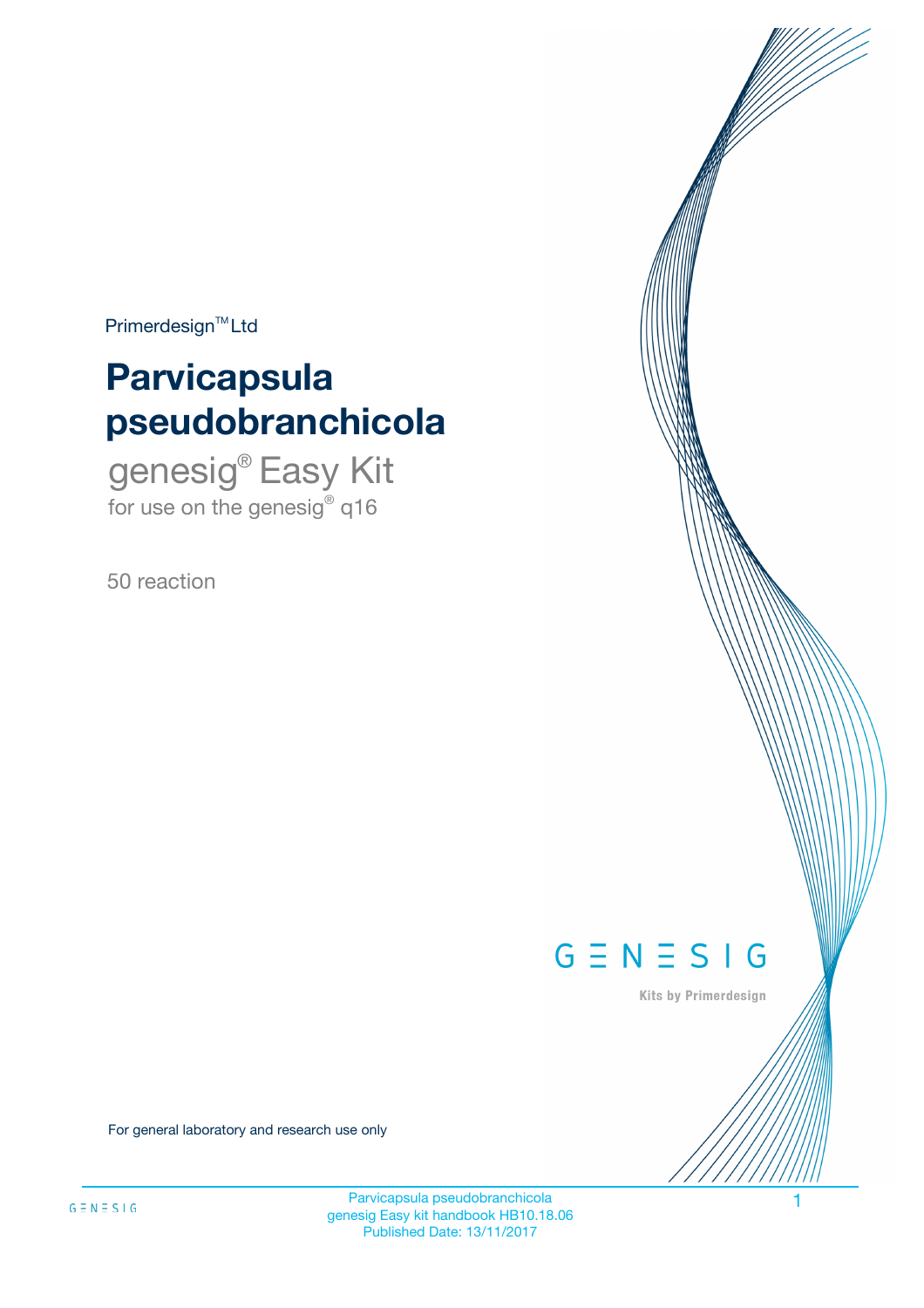# genesig® Easy: at a glance guide

## **For each DNA test**

| Component                        | <b>Volume</b> | Lab-in-a-box pipette |  |
|----------------------------------|---------------|----------------------|--|
| P.pseudobranchicola reaction mix | 10 µl         |                      |  |
| <b>Your DNA sample</b>           | 10 µl         |                      |  |

## **For each positive control**

| Component                        | Volume          | Lab-in-a-box pipette |  |
|----------------------------------|-----------------|----------------------|--|
| P.pseudobranchicola reaction mix | 10 <sub>µ</sub> |                      |  |
| Positive control template        | $10 \mu$        |                      |  |

## **For each negative control**

| Component                        | Volume          | Lab-in-a-box pipette |  |
|----------------------------------|-----------------|----------------------|--|
| P.pseudobranchicola reaction mix | 10 <sub>µ</sub> |                      |  |
| <b>Water</b>                     | 10 <sub>µ</sub> |                      |  |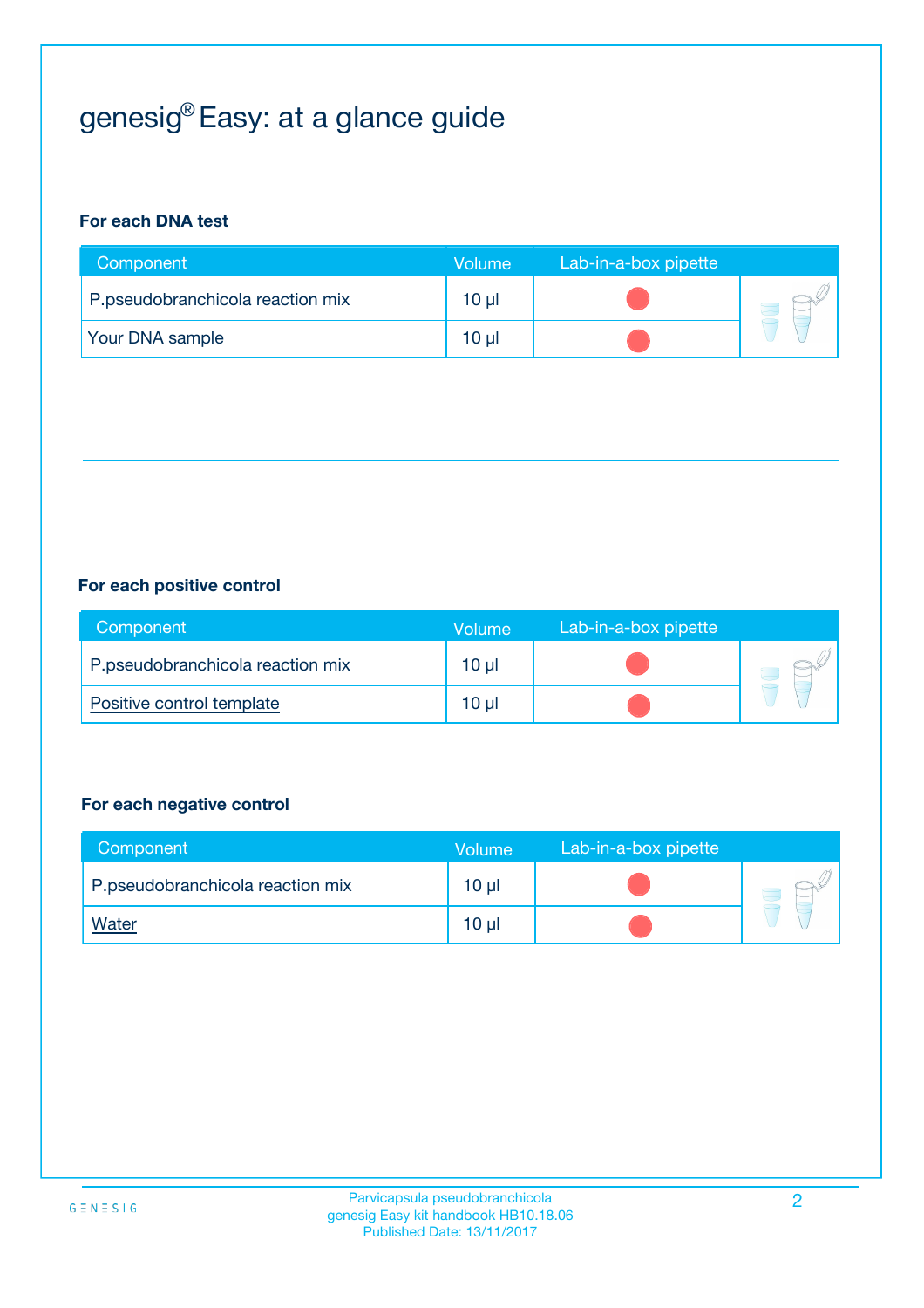# Kit Contents



# Reagents and equipment to be supplied by the user

## **genesig® q16 instrument**

## **genesig® Easy DNA/RNA Extraction Kit**

This kit is designed to work well with all processes that yield high quality DNA but the genesig Easy extraction method is recommended for ease of use.

### **genesig® Lab-In-A-Box**

The genesig Lab-In-A-Box contains all of the pipettes, tips and racks that you will need to use a genesig Easy kit. Alternatively if you already have these components and equipment these can be used instead.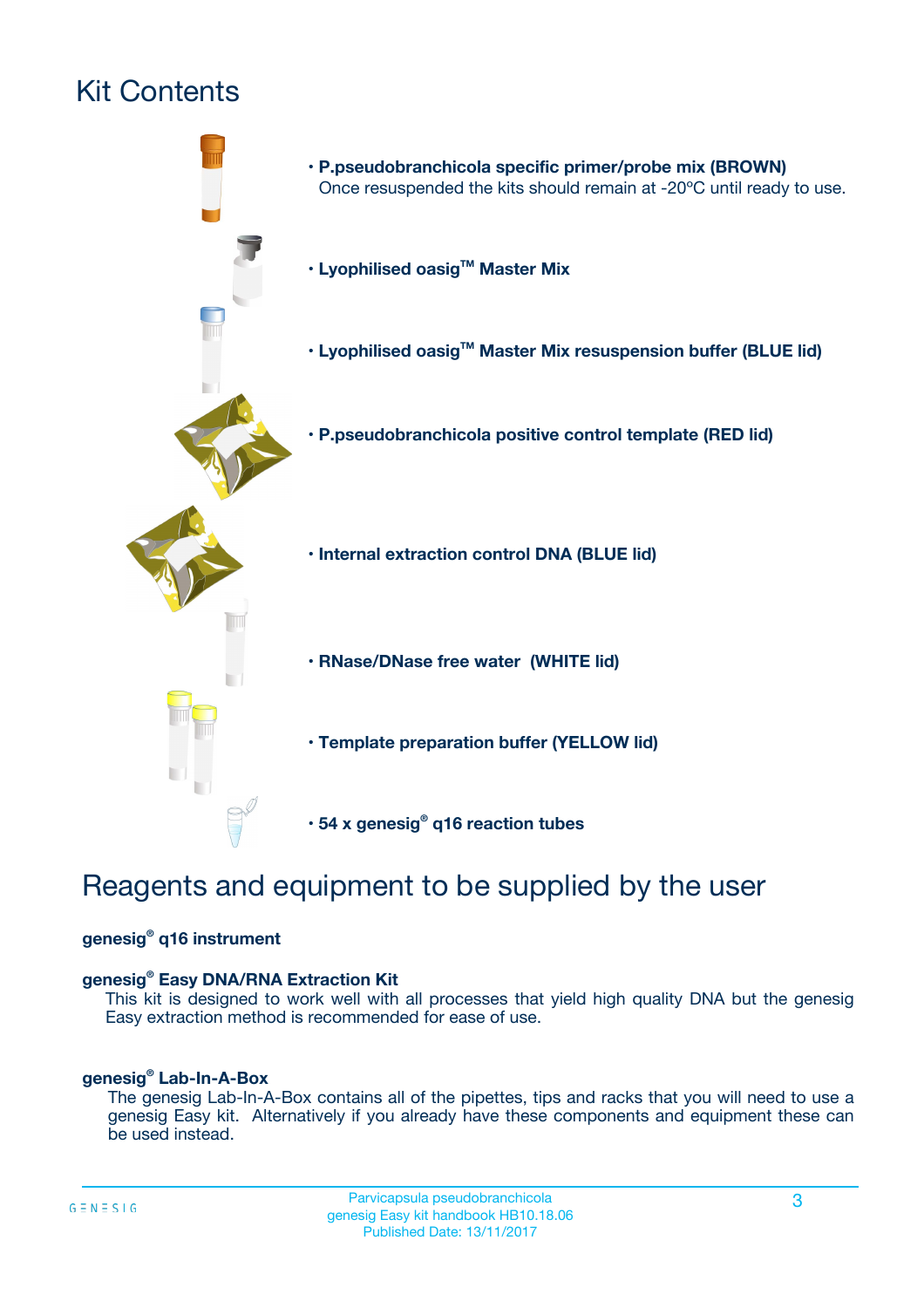# Step-by-step guide

## 1. Create your reaction mix



Use the blue pipette to transfer 500µl**\*** of the oasig Master Mix resuspension buffer into the tube of lyophilised oasig Master Mix and mix well by gently swirling. Then transfer all of that master mix into the brown tube labelled P.pseudobranchicola primers/probe.

**\***Transfering 525µl of the oasig Master Mix resuspension buffer to your oasig Master Mix (instead of the 500µl recommended above) will enable you to take full advantage of the 50 reactions by accounting for volume losses during pipetting. In order to do so with the genesig Easy fixed volume pipettes use 1x blue, 2x red and 1x grey pipettes to make the total volume. Please be assured that this will not adversely affect the efficiency of the test.

Cap and shake tube to mix. A thorough shake is essential to ensure that all components are resuspended. **Failure to mix well can produce poor kit performance.**

Leave to stand for 5 minutes. Now your reaction mix is ready to use.

Store the reaction mix in the freezer from hereon.

### Top tip

- Ensure that the reaction mix is mixed thoroughly before each use by shaking.
- Once resuspended do not expose genesig Easy kit to temperatures above -20°C for longer than 30 minutes at a time.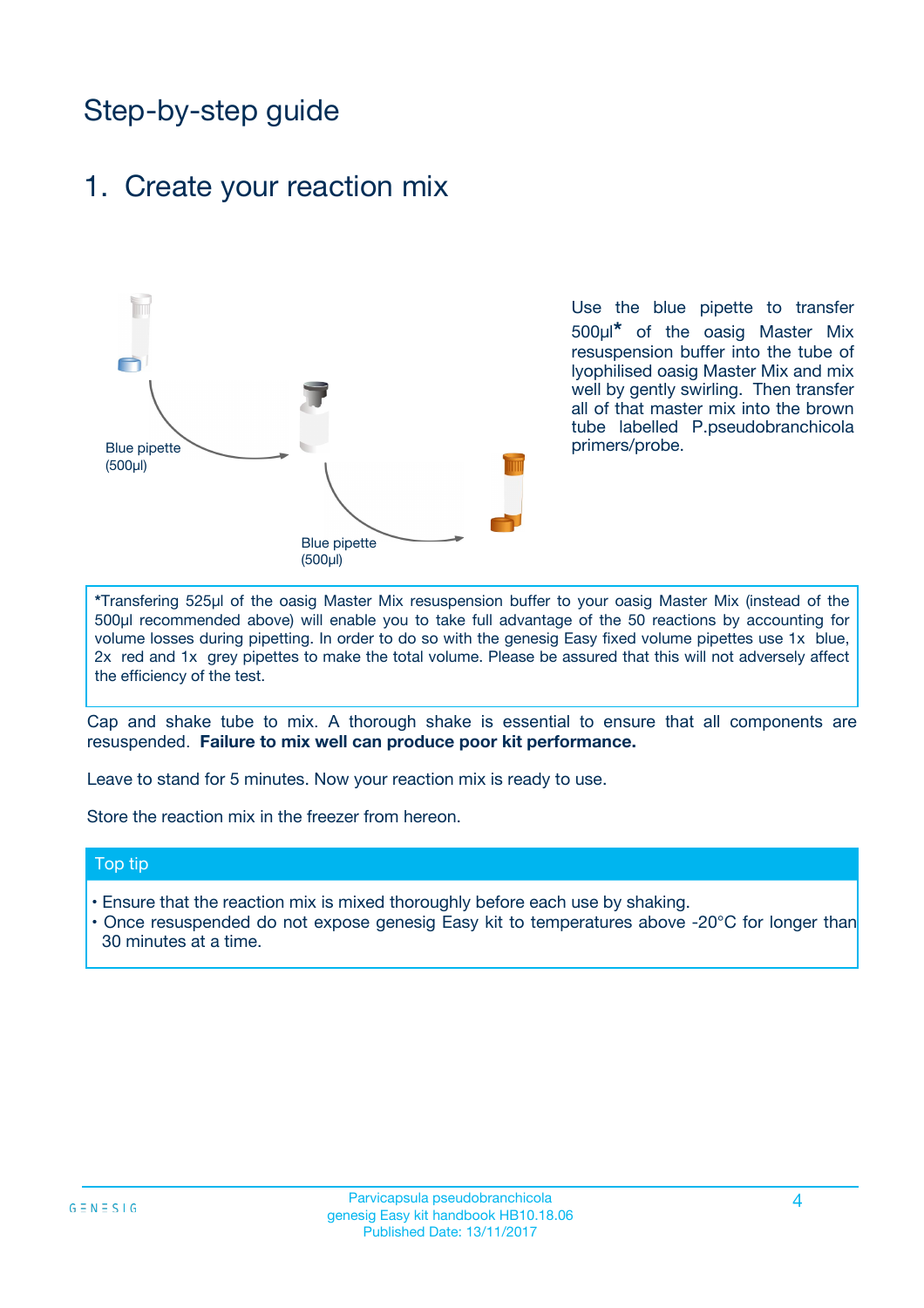# 2. Internal extraction control



Use the blue pipette to transfer 1000µl (2 x 500µl) of template preparation buffer into the Internal Extraction Control DNA tube. Cap and shake tube to mix.

Your kit contains Internal Extraction Control DNA. This is added to your biological sample at the beginning of the DNA extraction process. It is extracted along with the DNA from your target of interest. The q16 will detect the presence of this Internal Extraction Control DNA at the same time as your target. This is the ideal way to show that your DNA extraction process has been successful.

### **If you are using an alternative extraction kit:**

Use the red pipette to transfer 10µl of Internal Extraction Control DNA to your sample **after** the lysis buffer has been added then follow the rest of the extraction protocol.

#### **If you are using samples that have already been extracted:**

Use the grey pipette to transfer 5µl of Internal Extraction Control DNA to your extracted sample.

## 3. Add reaction mix to all reaction tubes



For every reaction to be run, use the red pipette to add 10µl of your P.pseudobranchicola reaction mix to every tube.

## Top tip

- Always pipette the reaction mix directly into the bottom of the tube.
- You can label the tube lids to aid your reaction setup but avoid labelling tube sides.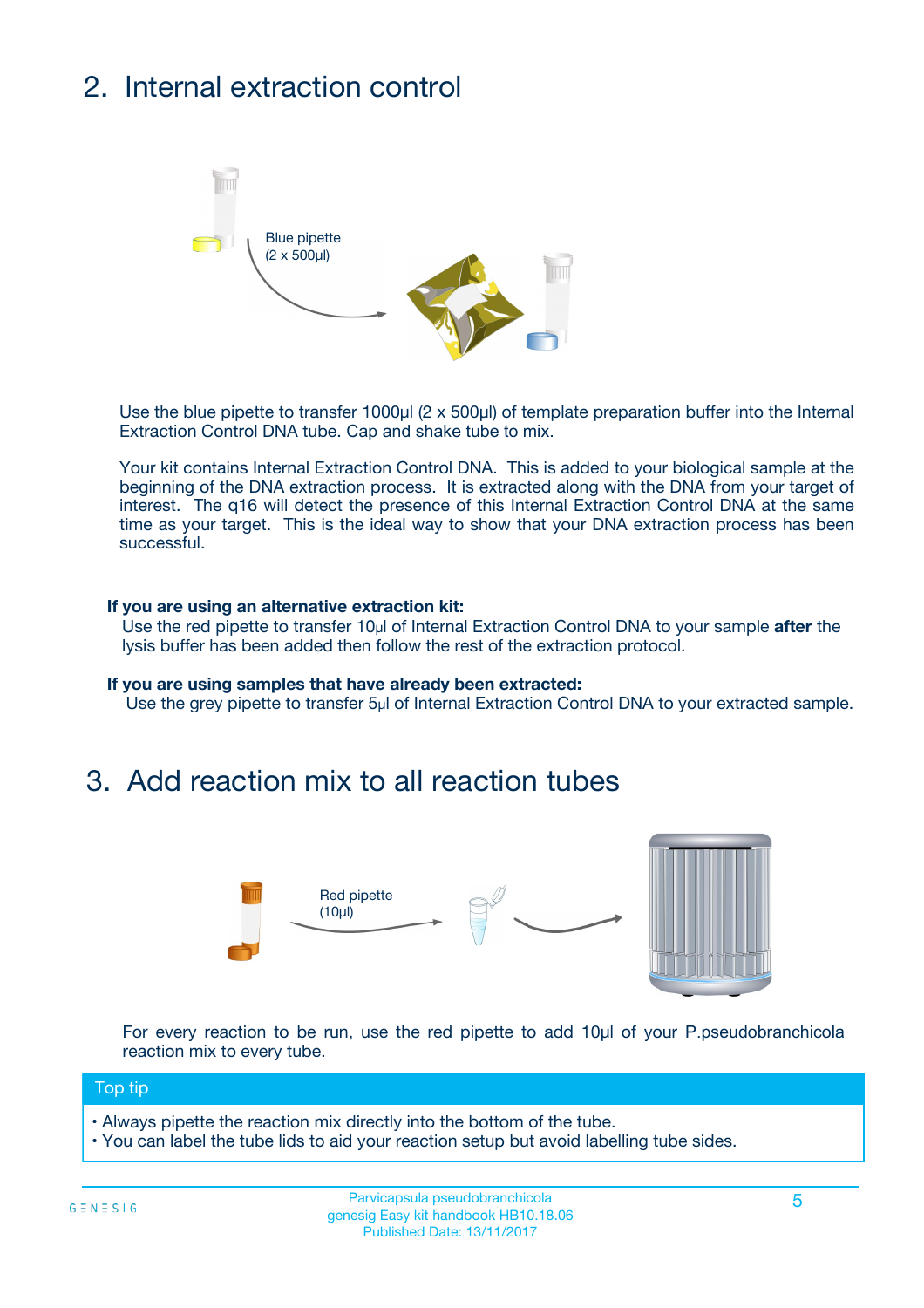## 4. Negative control



For each test you will require a negative control. Instead of DNA, water is used. This sample should typically prove negative thus proving that all of your positive samples really are positive.

To create a negative control reaction simply use the red pipette to add 10µl of the water to the required reaction tubes. Close these tubes after adding the water.

Because some genesig kit targets are common in the environment you may occasionally see a "late" signal in the negative control. The q16 software will take this into account accordingly.

### Top tip

**•** Always add the water to the side of the tube to reduce the introduction of bubbles.

## 5. Set up a test



For each sample you wish to analyse, use the red pipette to add 10µl of your DNA sample to the required reaction tubes. Close these tubes after adding the sample. Always change pipette tips between samples.

### Top tip

**•** Always add the DNA sample to the side of the tube to reduce the introduction of bubbles.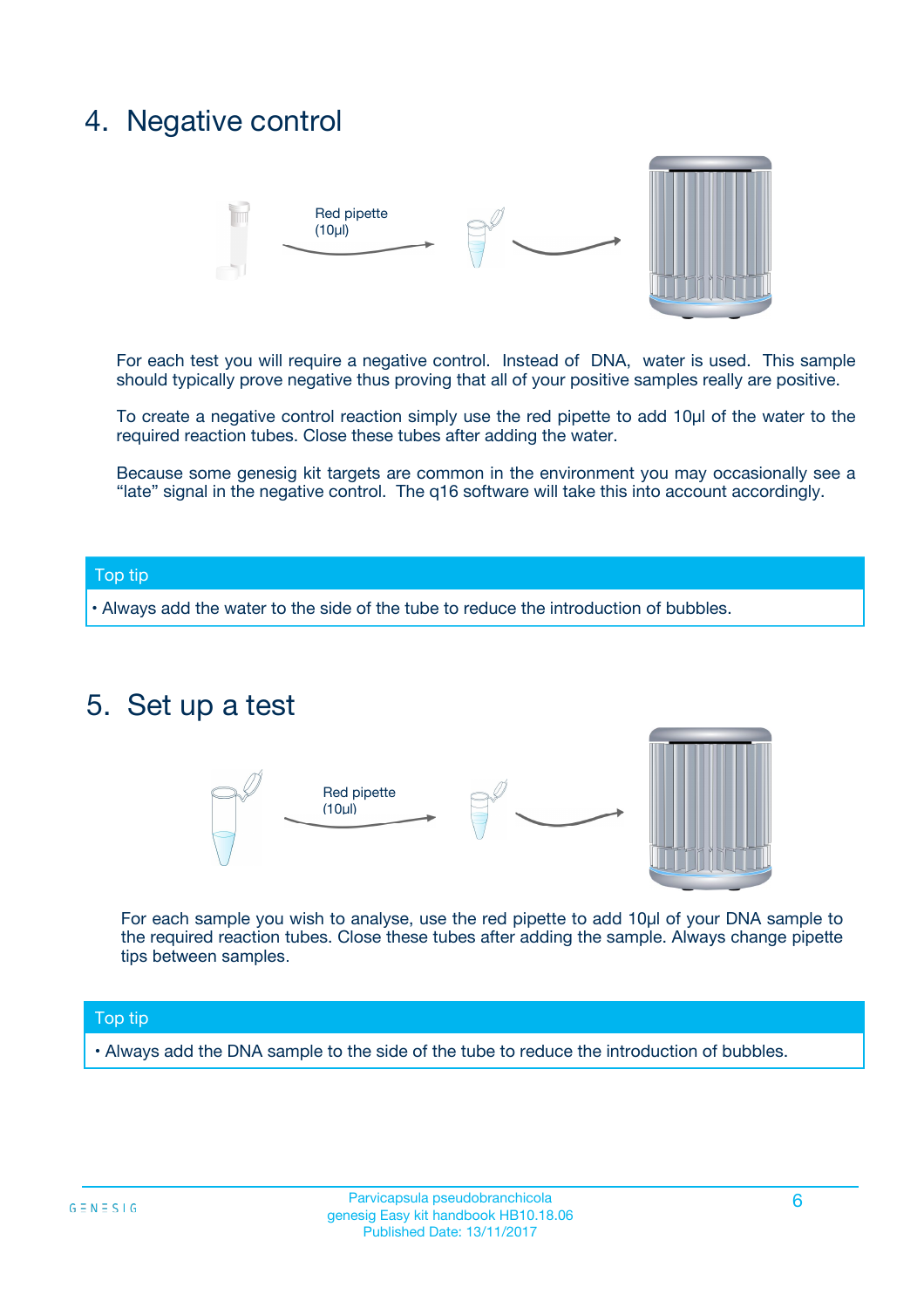# 6. Positive control



Use the blue pipette to transfer 1000µl (2 x 500µl) of template preparation buffer into the positive control template tube. Cap and shake tube to mix.

Each time you run a test you will require a positive control. This is a small portion of DNA from your target of interest. It serves two purposes:

1. It will always test positive so it shows that everything is working as it should be.

2. The q16 software knows how much DNA is present in the positive control. So it can automatically compare your sample of interest with the positive control to calculate the amount of target DNA in your sample.

To create a positive control reaction, simply use 10µl of the positive control instead of your DNA sample.



Take great care when setting up your positive control. The positive control template has the potential to give you a false positive signal in your other samples. Set positive controls up last after all other sample tubes are closed. Always change pipette tips between samples. You may even choose to set up positive controls in a separate room.

### Top tip

**•** Always add the positive control to the side of the tube to reduce the introduction of bubbles.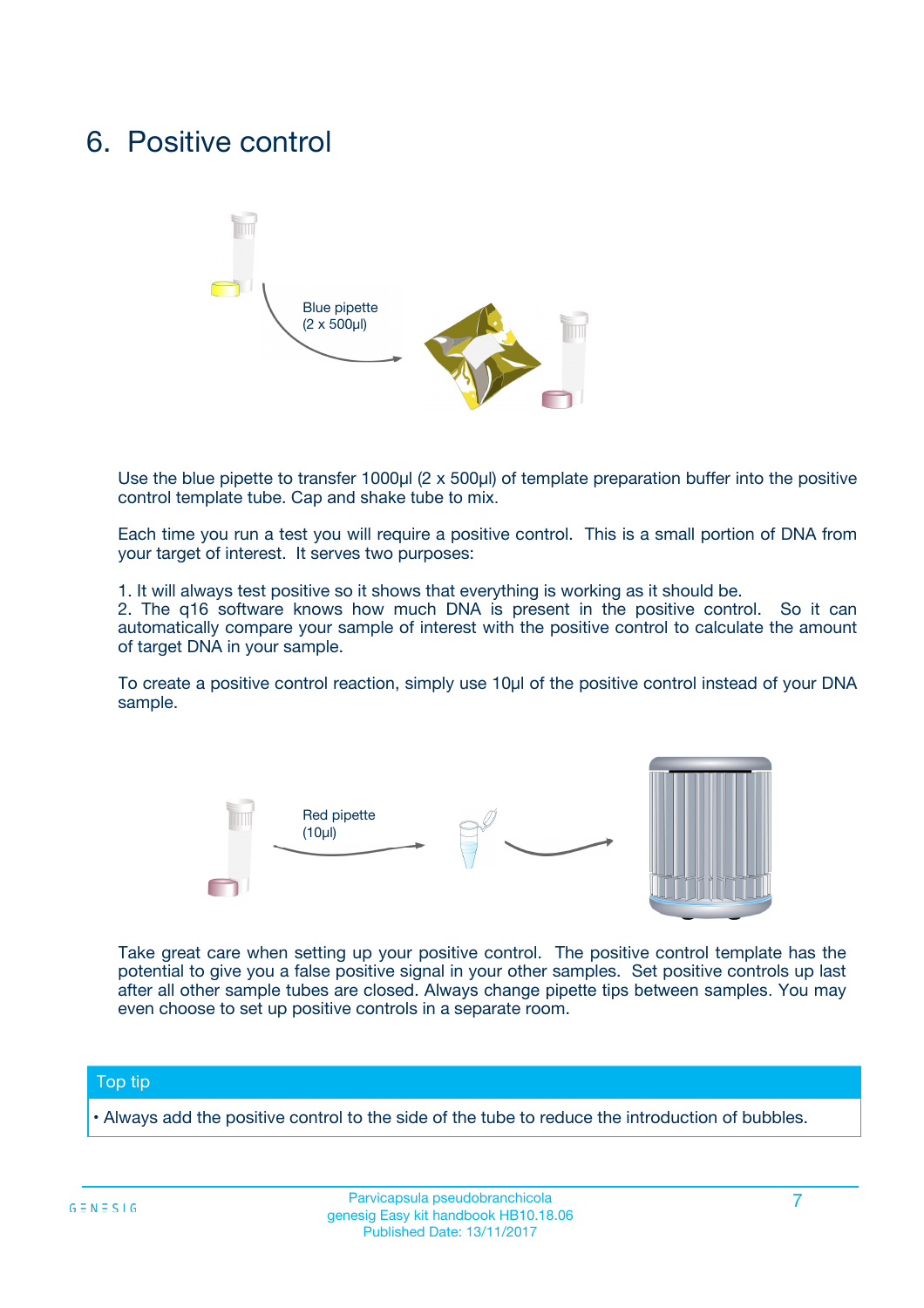# 7. Running the test

Place the tubes into the correct positions in your q16 as defined by the software, this may include positioning of empty tubes to ensure that the q16 lid is balanced. The run can then be started.

| genesig q16 PCR software - 1.2                        |                                                         | $\Box$                                                                                      |
|-------------------------------------------------------|---------------------------------------------------------|---------------------------------------------------------------------------------------------|
| <b>Open Experiments:</b><br>Unsaved (New Experiment 2 | <b>B</b> Open<br>$\Box$ New<br>$\overline{\phantom{a}}$ | Save<br>Save As<br>$G \equiv N \equiv S \mid G$<br><b>C</b> Close<br><b>X</b> Configuration |
| <b>Setup</b><br><b>Results</b><br><b>Stages:</b>      |                                                         |                                                                                             |
| <b>Notes</b>                                          | <b>Samples</b>                                          | <b>Tests</b>                                                                                |
| <b>Name and Details</b>                               | Color<br>Name                                           | Note<br>Note<br>Color<br>Name                                                               |
| New Experiment 2017-10-26 11:06                       | Sample 1                                                | $-$<br>条<br>Test 1                                                                          |
| Kit type: genesig® Easy Target Detection kit          | Sample 2                                                |                                                                                             |
| Instrument Id.:                                       | Sample 3                                                | $\qquad \qquad \blacksquare$<br>$\qquad \qquad \blacksquare$                                |
| <b>Run Completion Time:</b><br><b>Notes</b>           | Sample 4                                                |                                                                                             |
|                                                       | Sample 5<br>$\blacktriangle$                            | $\triangle$<br>♠<br>⊕<br>⊕                                                                  |
| <b>Well Contents</b>                                  | $\overline{\mathbf{v}}$                                 | Run                                                                                         |
| Pos.<br>Test                                          | Sample                                                  | <b>Run Status</b>                                                                           |
| Test <sub>1</sub><br>$\overline{1}$                   | <b>Negative Control</b>                                 | A                                                                                           |
| $\overline{2}$<br>Test 1                              | Positive Control                                        |                                                                                             |
| $\overline{\mathbf{3}}$<br>Test 1                     | Sample 1                                                | Show full log                                                                               |
| Test 1<br>$\overline{4}$                              | Sample 2                                                |                                                                                             |
| 5<br>Test 1                                           | Sample 3                                                | <b>Run Control</b>                                                                          |
| 6<br>Test 1                                           | Sample 4                                                |                                                                                             |
| $\overline{7}$<br>Test 1                              | Sample 5                                                |                                                                                             |
| 8                                                     |                                                         | $\triangleright$ Start Run<br>Abort Run                                                     |
|                                                       | <b>JOD FURTY TUDE TO BUILDED IN</b>                     | v                                                                                           |

## Top tip

- Before loading tubes into the q16, check for bubbles! Flick the bottom of the tubes to remove any bubbles that may have formed during the test setup.
- Apply centrifugal force with a sharp wrist action to ensure all solution is at the bottom of the reaction tube.
- When repeating a test you can use a previous file as a template by clicking 'open' then selecting File name > Files of Type > Experiment file as template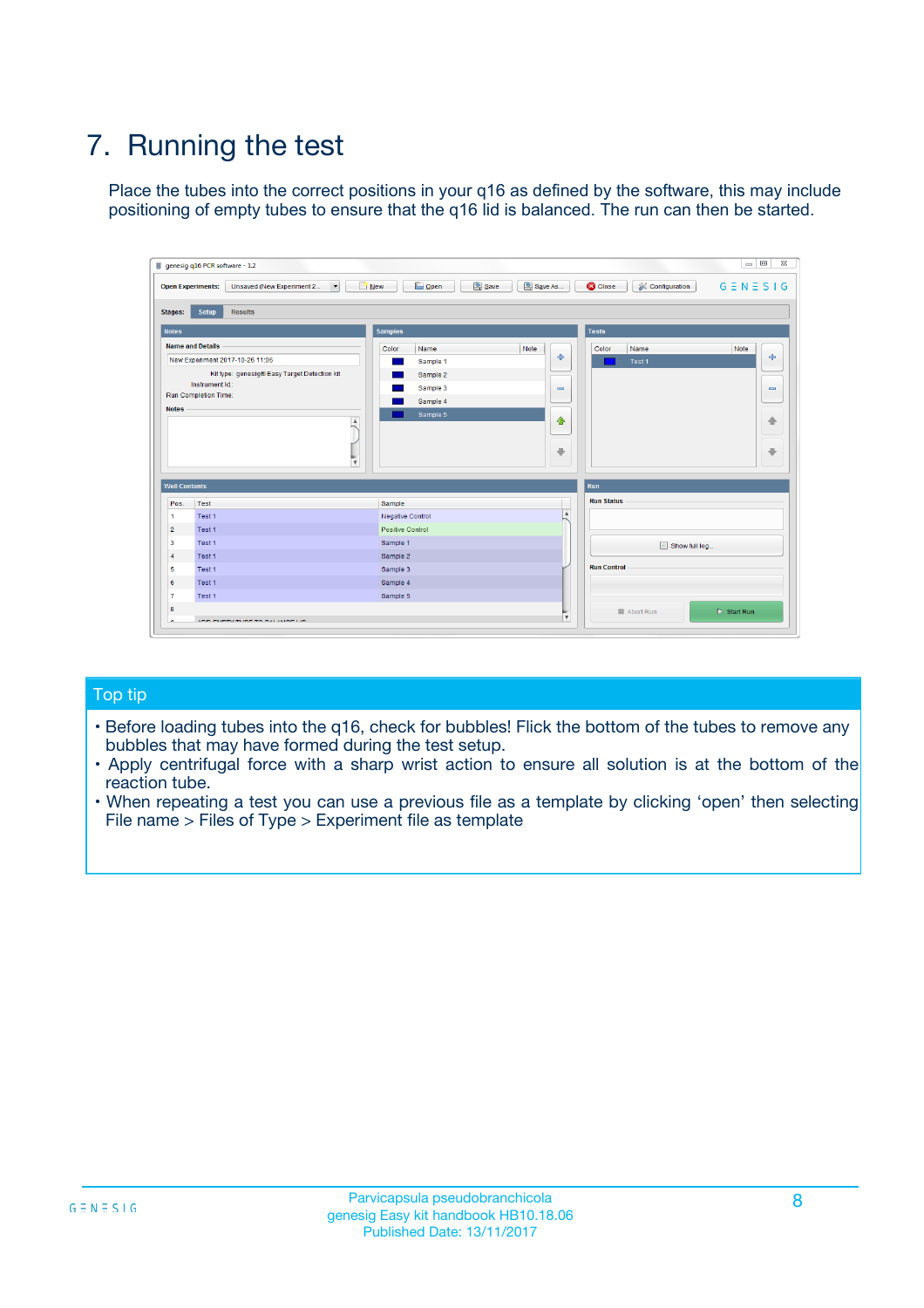## What do my results mean?

Analysis of your data is carried out automatically by the genesig q16. The following information is designed to help you fully understand a result or to troubleshoot:

## "Positive"

### **Explanation**

Your sample has produced a positive result. Your target of interest is present and you can use the reported quantity.

## "Negative"

### **Explanation**

Your sample has produced a negative result. The target is not present in your sample.

## "Test contaminated"

### **Explanation**

The Negative Control should be completely free of any DNA. If you see this error message it means that at some point during the setup, the Negative Control has been contaminated with DNA and has given a positive signal. This contamination has invalidated the test. The Positive Control and your test samples are both possible sources of contaminating DNA. The genesig q16 reaction tubes from previous runs will also contain very high amounts of DNA so it is important that these are carefully disposed of after the run is completed and NEVER OPENED. It may be the case that your kits have become contaminated which will lead to the same problem occurring repeatedly.

### **Solutions**

1. Clean your working area using a commercial DNA remover solution to ensure the area is DNA free at the start of your run and re-run the test

2. If the problem persists then the kit has become contaminated and it will have to be discarded and replaced with a new kit. When you open the new kit, run a simple test to show that changing the kit has solved the problem. Prepare a test which includes only the Positive Control, the Negative Control and one 'mock sample'. For the 'mock sample' add water instead of any sample DNA. The result for the Negative Control and the mock sample should be negative indicating that contamination is no longer present.

### **Preventive action**

An ideal lab set-up has a 'Clean area' where the test reagents are prepared and a 'sample area' where DNA samples and the Positive Control template are handled. The best workflow involves setting up all the test components (excluding the positive control template) in the clean area and then moving the tests to the sample area for sample and Positive Control addition. If this method is followed then the kit components are always kept away from possible sources of contamination. For extra security the Negative Control can be completely prepared and sealed in the clean area. All work areas should be decontaminated regularly with DNA remover.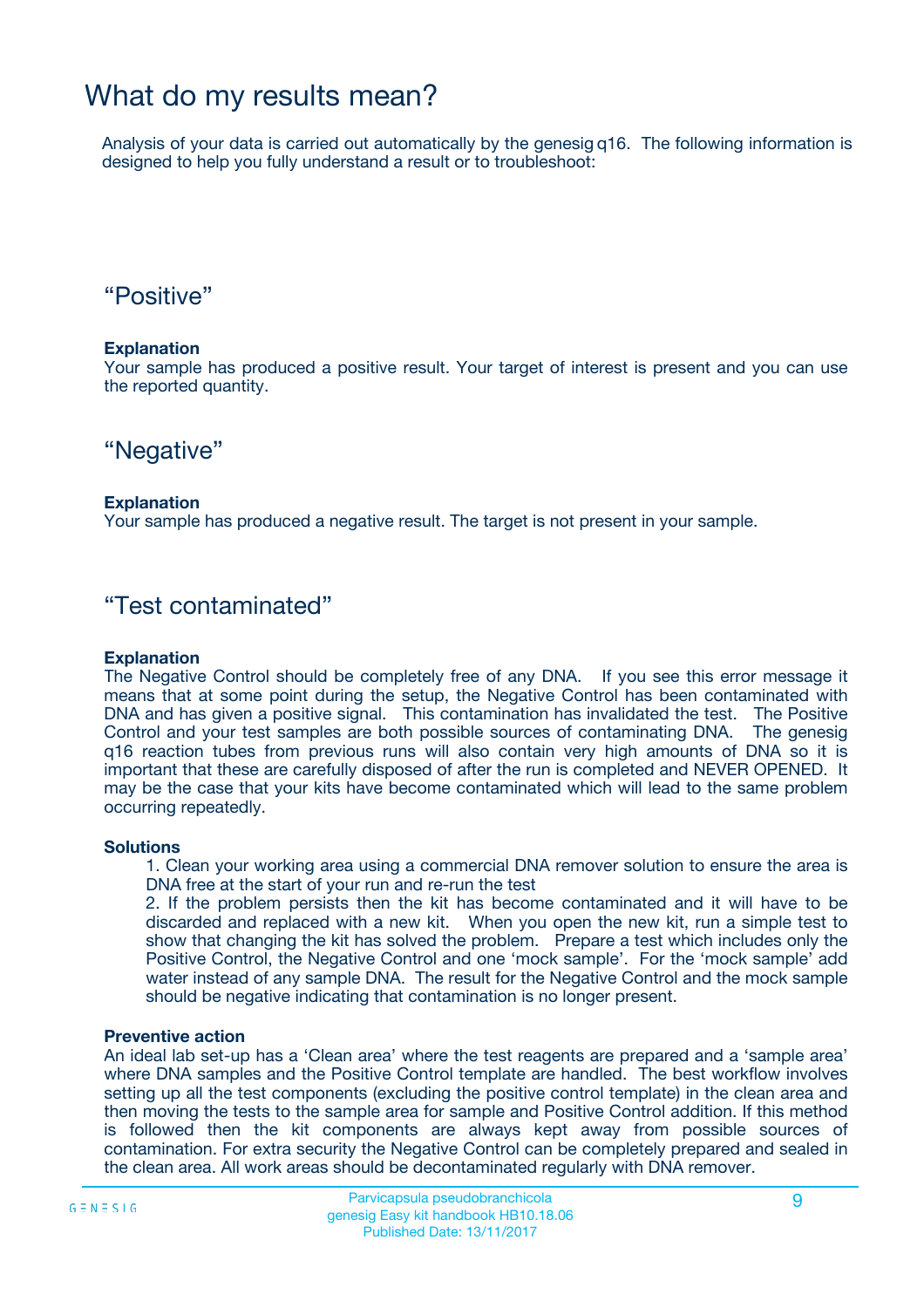## "Sample preparation failed"

### **Explanation**

The test has failed because the quality of the sample was not high enough. The Internal Extraction Control component identifies whether the sample has been prepared correctly and is of suitable quality. This error message means that this quality control test has failed and the sample quality is not high enough for analysis.

#### **Solutions**

1. Check the sample preparation protocol for any user errors then repeat.

2. Poor quality samples can result from overloading the sample preparation protocol with too much starting material. Try reducing the amount of starting material then repeat.

3. Failing to add the Internal extraction Control DNA to your sample during the sample preparation protocol can also lead to a reported result of "sample preparation failed". Ensure that this step has not been overlooked or forgotten. If your samples are derived from an archive store or from a process separate from your genesig Easy extraction kit; you must add 5µl of Internal Extraction Control DNA into each 0.5ml of your sample to make it suitable for use on the q16.

## "Positive result, poor quality sample"

### **Explanation**

The test is positive so if you are only interested in obtaining a 'present or absent' answer for your sample then your result is reliable. However, the test contains an Internal Extraction Control component that identifies if the sample is of high quality. This quality control test has failed and the sample is not therefore of high enough quality to accurately calculate the exact copy number of DNA present. If you require quantitative information for your sample then proceed with the solutions below.

### **Solution**

For appropriate solutions, read the "Sample preparation failed" section of this handbook.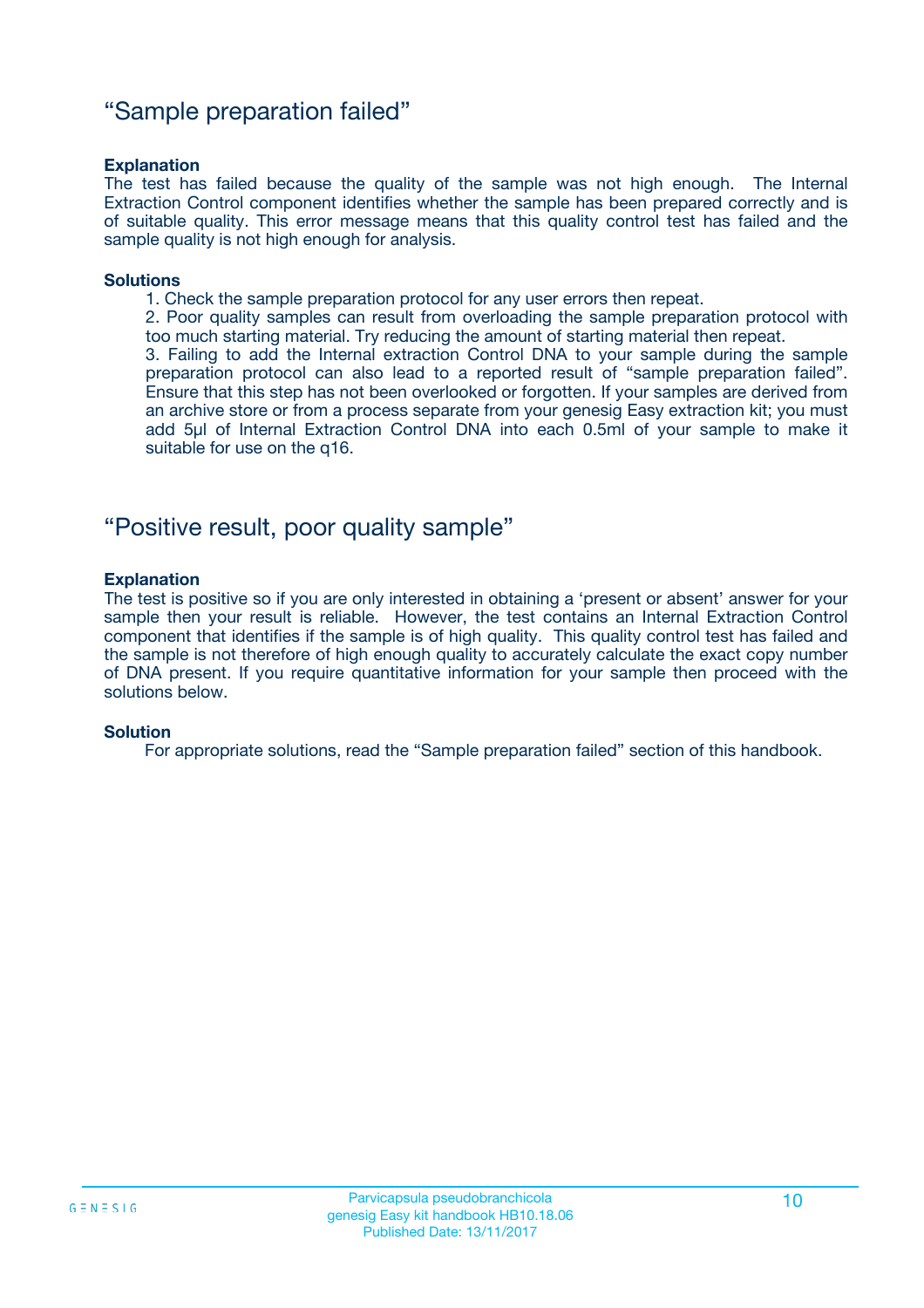## "Test failed"

## **Explanation**

The test has failed because the Positive Control has not worked. The Positive Control is present to show that all aspects of the test are working correctly together. When this control test fails, the test as a whole is invalidated. This finding indicates that a problem has occurred in the reaction set-up part of the experiment and has nothing to do with sample preparation.

### **Solutions**

- 1. Check the entire workflow and test set-up to look for any user errors, then repeat the test e.g. have the right colour pipettes and solutions been used with the correct tubes?
- 2. Ensure the positive and negative controls are inserted into the correct wells of your q16.

3. A component of the test may have 'gone off' due to handing errors, incorrect storage or exceeding the shelf life. When you open a new kit, run a simple test to show that changing the kit has solved the problem. Prepare a test which includes only the Positive Control, the Negative Control and one 'mock sample'. For the 'mock sample' add internal control template instead of any sample DNA. If the Positive Control works, the mock sample will now be called as a negative result.

## "Test failed and is contaminated"

### **Explanation**

The Positive Control is indicating test failure, and the Negative Control is indicating test contamination. Please read the "Test Failed" and "Test contamination" sections of this technical support handbook for a further explanation.

### **Solution**

For appropriate solutions, read both the "Test failed" and "Test contaminated" sections of this handbook.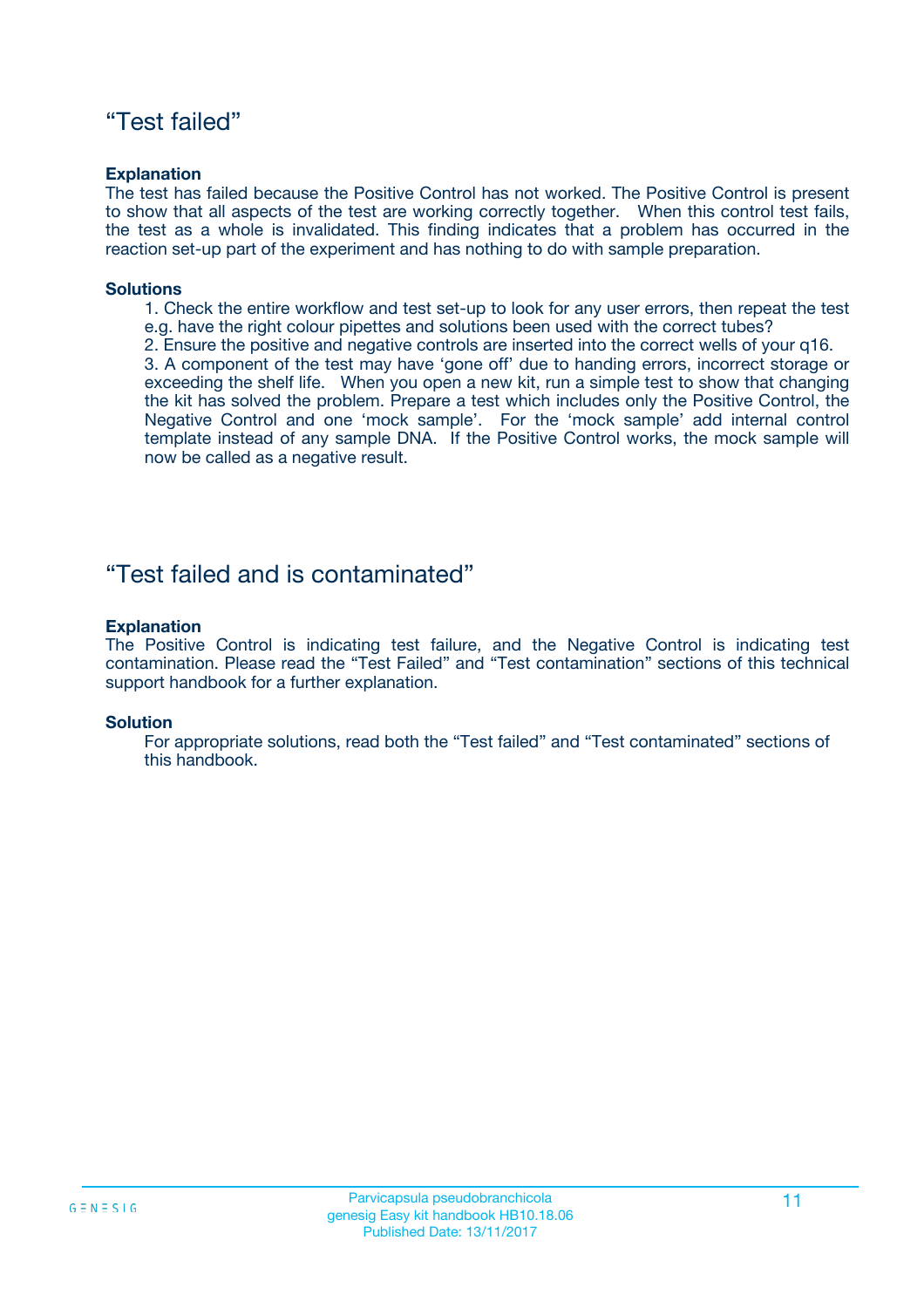# Parvicapsula pseudobranchicola

The marine myxosporean Parvicapsula pseudobranchicola is a microscopic parasite that commonly causes infection in farmed Atlantic salmon (Salmo salar) in Norway. Members of the genus Parvicapsula are potential pathogens to wild and farmed fish, they typically infect the urinary bladder or kidney in marine fish. This particular parasite mainly infects the pseudobranch, the reduced first gill arch of a fish, and an organ with an unknown function. In teleost fish the pseudobranch has no respiratory function, but is believed to supply highly oxygenated blood to the retina and optic choroid.

In affected pseudobranchs, mature P. pseudobranchicola spores may be found interlamellary between 4-8 months after sea-transfer. Areas of observed infection, as seen by spore development, have occasionally also been detected at other sites in heavily infected salmon including the gills, kidney and liver. Fish are an intermediate host of this myxosporean, infection occurs via actinospores are released and attach to the fish by means of filaments. The sporoplasm penetrates the epidermis and asexual reproduction occurs. Mature spores are formed in the pseudobranch and are released into the environment.

Infected fish show unspecific clinical signs include surfacing, lethargy, snout ulcers, cataracts and unresponsiveness to visual change, as if blind. The pseudobranches of affected individuals show extensive inflammation, bleeding and partial erosion. Since the blood supply to the eyes passes via the pseudobranchs, it has been suggested that massive infections by the parasite and tissue destruction may affect the blood supply and cause blindness. Affected fish often show eye bleeding, and may be anaemic, non-feeding and in poor condition. Mortality ranges for insignificant up to 40% in some cases, meaning that the parasite is of particular interest to salmon aquaculture.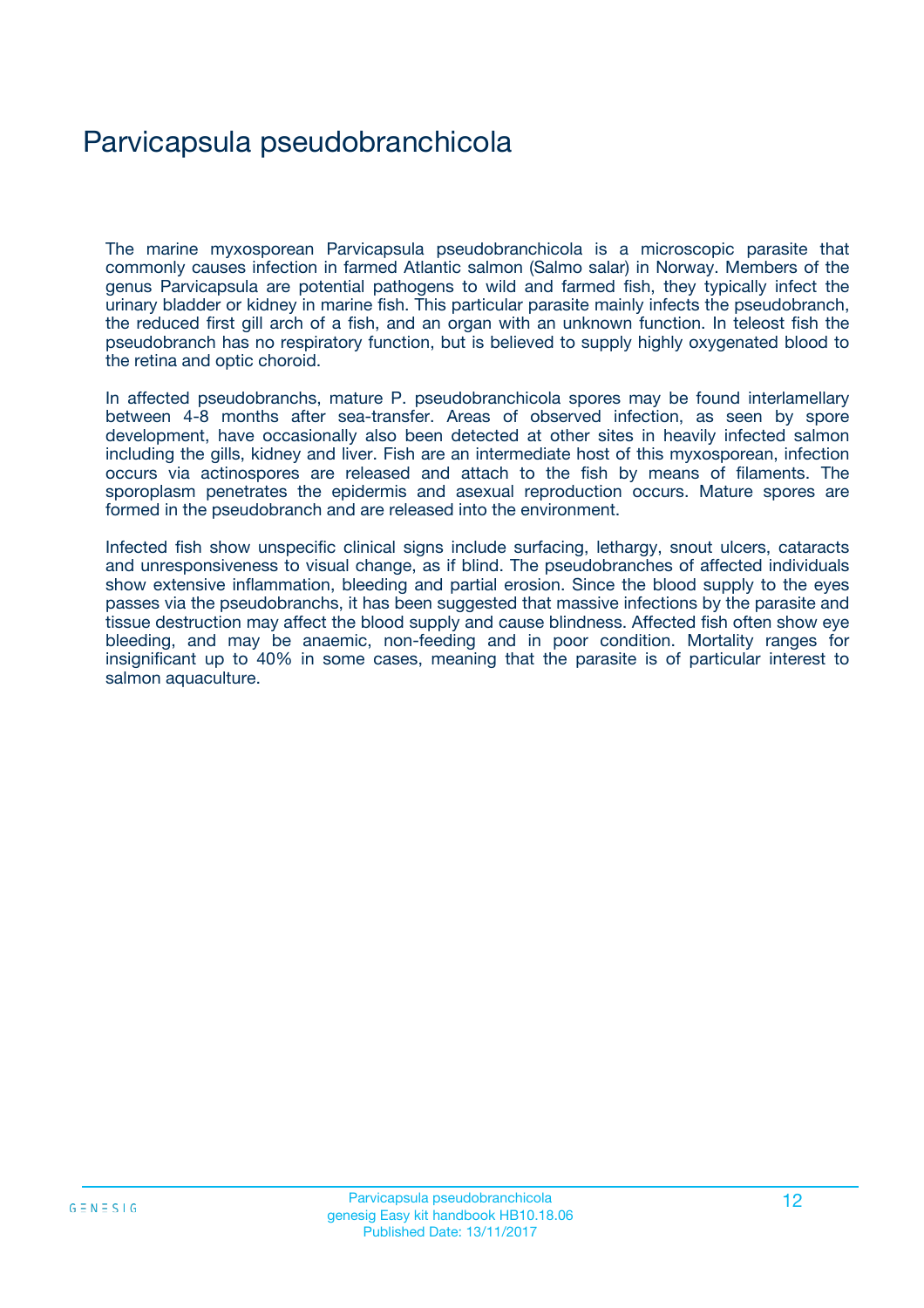## **Specificity**

The Primerdesign genesig Kit for Parvicapsula pseudobranchicola (P.pseudobranchicola) genomes is designed for the in vitro quantification of P.pseudobranchicola genomes. The kit is designed to have the broadest detection profile possible whilst remaining specific to the P. pseudobranchicola genome.

The primers and probe sequences in this kit have 100% homology with a broad range of P. pseudobranchicola sequences based on a comprehensive bioinformatics analysis.

If you require further information, or have a specific question about the detection profile of this kit then please send an e.mail to enquiry@primerdesign.co.uk and our bioinformatics team will answer your question.